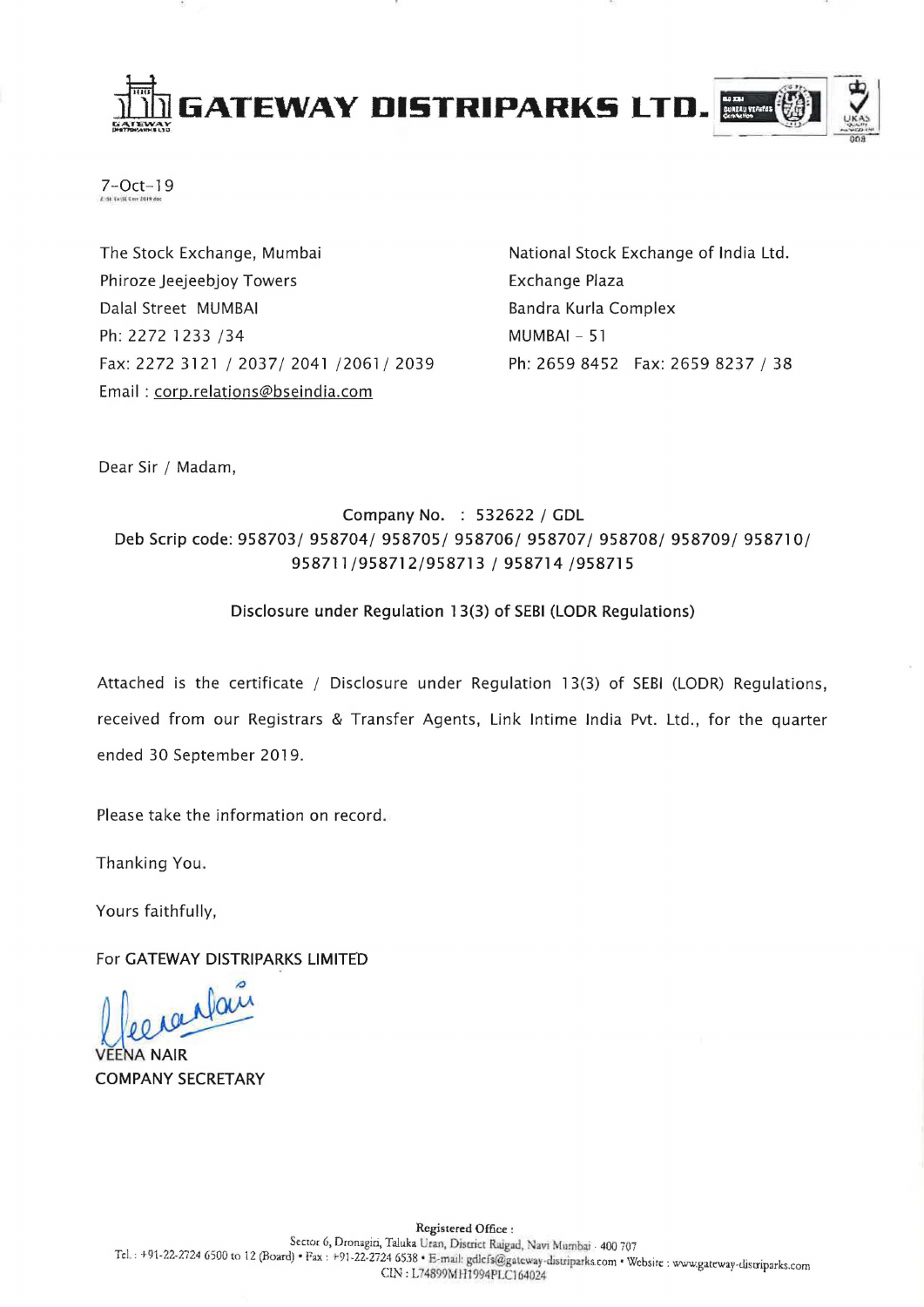# **LINK** Intime

Link Intime India Pvt. Ltd. CIN: U67190MH1999PTC118368 C-101, 247 Park, L. B. S. Marg, Vikhroli (West), Mumbai - 400 083. Tel.: +91 22 4918 6000 Fax: +91 22 4918 6060 E-mail: mumbai@linkintime.co.in Website : www.linkintime.co.in

Date: 07th Oct 2019.

To. Company Secretary Gateway Distriparks Limited Sector 6, Donagiri. Taluka Uran, District Raigad, Navi Mumbai 400707.

### Sub: Investor Grievance Report for the period from 01.07.2019 to 30.09.2019

We are the Registrar and Transfer Agent for Gateway Distriparks Limited.

Statement of Investor complaints for the year ended 30th September, 2019 under Regulation 13 (3) of the SEBI (Listing Obligations and Disclosure Requirements) Regulations, 2015.

This is to certify that we have not received Any complaint letters from the shareholder for the period 01.07.2019 to 30.09.2019

| Particulars                                | Quarter ended 30th September, 2019 |  |
|--------------------------------------------|------------------------------------|--|
| Investor Complaints:                       |                                    |  |
| Pending at the beginning of the Year ended | <b>NIL</b>                         |  |
| Received during the Year Ended             | <b>NIL</b>                         |  |
| Disposed of during the Year Ended          | <b>NIL</b>                         |  |
| Remaining unresolved at the Year ended     | NIL.                               |  |

The details of the complaints are given below.

\* Further, Register of Members has been updated as on 30-09-2019.

This is for your information.

For Link Intime India Private Ltd. Al Cla Authorized Signatory